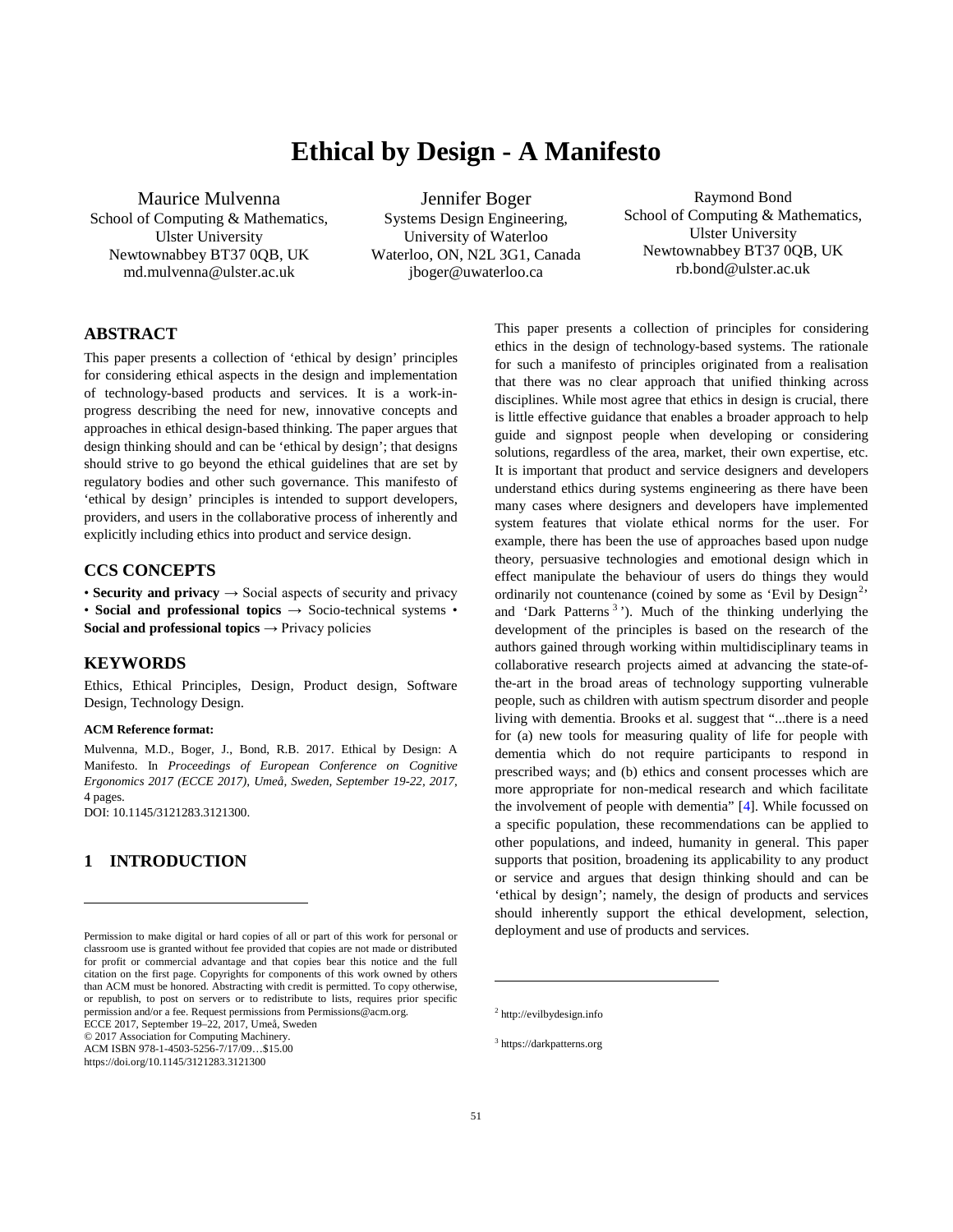Despite many design and other guidelines, things are not getting better. Product and service designers and developers are having difficulties getting access to and understanding ethical guidelines related to creating, adopting, or using a system, service or product. Whilst the User Experience Professionals Association<sup>[4](#page-1-0)</sup> (UXPA) do have a set of ethics principles for User Experience (UX) designers, these principles are mostly aligned to the ethics of the designer and not the design (admittedly these are partly related). The purpose of this paper is to present preliminary principles that can aid understanding, uptake and sustained use of products, systems and services that assist people in everyday life from an ethical perspective. It is argued that the 'ethical by design' manifesto principles offer a blend of accepted and proven approaches drawn from successful application and use in different disciplines that directly address risk, ameliorate errors and ensure that teams can relate ethical guidance to the technology development tasks to be undertaken.

### **2 Related work**

For a product or service to be ethical, (amongst other things) it must support people's autonomy. This means it should take into account and cater to the plethora of different needs of the people using it. User Centred Design (UCD) is an approach that puts the user at the centre of the design process [\[21\]](#page-3-0). UCD has been successfully used in many product designs and is supported by standards [\[16\]](#page-3-0). The key aim in UCD is to learn what product or service is best suited to meet the needs of the user, and the intended benefit arising from the application of the approach is better usability in the resulting designed product or service. There is a long tradition of user-orientated, experience-based approaches developed to realise these aims and benefits, including user experience [\[16\]](#page-3-0), contextual design [\[2\]](#page-3-0), action research [\[13\]](#page-3-0), and cooperative (participatory) design [\[5\]](#page-3-0). Siew and Yeo [\[22\]](#page-3-0), for example, use participatory action research to augment the development of software for telecenters in rural communities. Many of the UCD concepts have since made their way into usability standards certified by  $ISO^5$  $ISO^5$ , IEC<sup>[6](#page-1-2)</sup> and the FDA<sup>[7](#page-1-3)</sup>, which are used to disseminate best practice principles and in some cases, enforce UCD adoption. While these types of perspectives are useful for creating more functional designs, they do not explicitly consider how to consider or incorporate ethical aspects.

A development of design thinking originating from the field of innovation management is based on the direct involvement of

l

'lead users' [\[10\]](#page-3-0). This concept stems from research finding that it is often the user who can realise a commercially successful product or service, rather than the producers [\[11\]](#page-3-0), and that a particular type of user, the lead user, may be responsible for the majority of the innovative thinking [\[23\]](#page-3-0). Innovation management and management science has also developed concepts involving different stakeholders, primarily an amalgam of public sector government, private sector business and academia. This 'triplehelix' model of engagement originated in technology transfer models from academia, and has been adopted as the working base model for the living lab concept [\[14\]](#page-3-0). Living labs also offers explicit support to position the user prominently in relation to the other stakeholders. This concept of positioning the user as the focal point and an expert of their own context can help consider decisions that will best suit their particular situation. Conversely, in engineering design, contributions to the research agenda for ethics in engineering design process have been explored [\[18\]](#page-3-0), which states that "in the operationalisation of design criteria or in discussions about trade-offs, ethical or normative questions are hardly explicitly dealt with". In design of products and services in the telehealth market, discourse analysis research has reported four conflicting discourses: humanist, modernist, political economy and change management [\[9\]](#page-3-0). Therefore, this suggests a humanist perspective (i.e., emphasising ethical behaviour and empathy) would explicitly support vulnerable users.

Prior work has been done in examining how human values and ethics might be captured by design. For example, Friedman and Kahn [\[8\]](#page-3-0) put forward the idea of considering the embodied position (one's own values), exogenous position (societal values), and interactional position (values of the technology user) as a way for designers to become more aware of how values can become integrated in the design of technology and impact its use. Friedman and Kahn then promote engagement in value-sensitive design by considering 12 human values: human welfare, ownership and property, privacy, freedom from bias, universal usability, trust, autonomy, informed consent, accountability, calmness, identity, and environmental sustainability.

As alluded to, none of these methodologies, approaches or philosophies provide an explicit means to consider the ethical principles that often need to be understood and applied. Indeed, these ethical principles are often enshrined in law or organizational statutes, and compliance is required. While most will agree that technologies should ethically designed to positively support the people using them, it is often not clear how to go about ensuring this is accomplished. This challenge is becoming more difficult with the increasing number of invisible, distributed interoperating networks of systems augmented with artificial intelligence.

The authors of this paper have made use of many of the existing user-orientated design philosophies outlined earlier. Some of our recent work has uncovered the need for the explicit support of an ethical approach as part of the design process. In Boger et al. [\[3\]](#page-3-0), several principles relating to the development of assistive technologies from a transdisciplinary perspective, including complexity and holism, relationships, communication

<span id="page-1-0"></span><sup>4</sup> www.uxpa.org/resources/uxpa-code-professional-conduct

<span id="page-1-1"></span><sup>5</sup> International Organization for Standardization (https://www.iso.org)

<span id="page-1-2"></span><sup>6</sup> International Electrotechnical Commission (http://www.iec.ch)

<span id="page-1-3"></span><sup>7</sup> Food and Drug Administration (https://www.fda.gov/)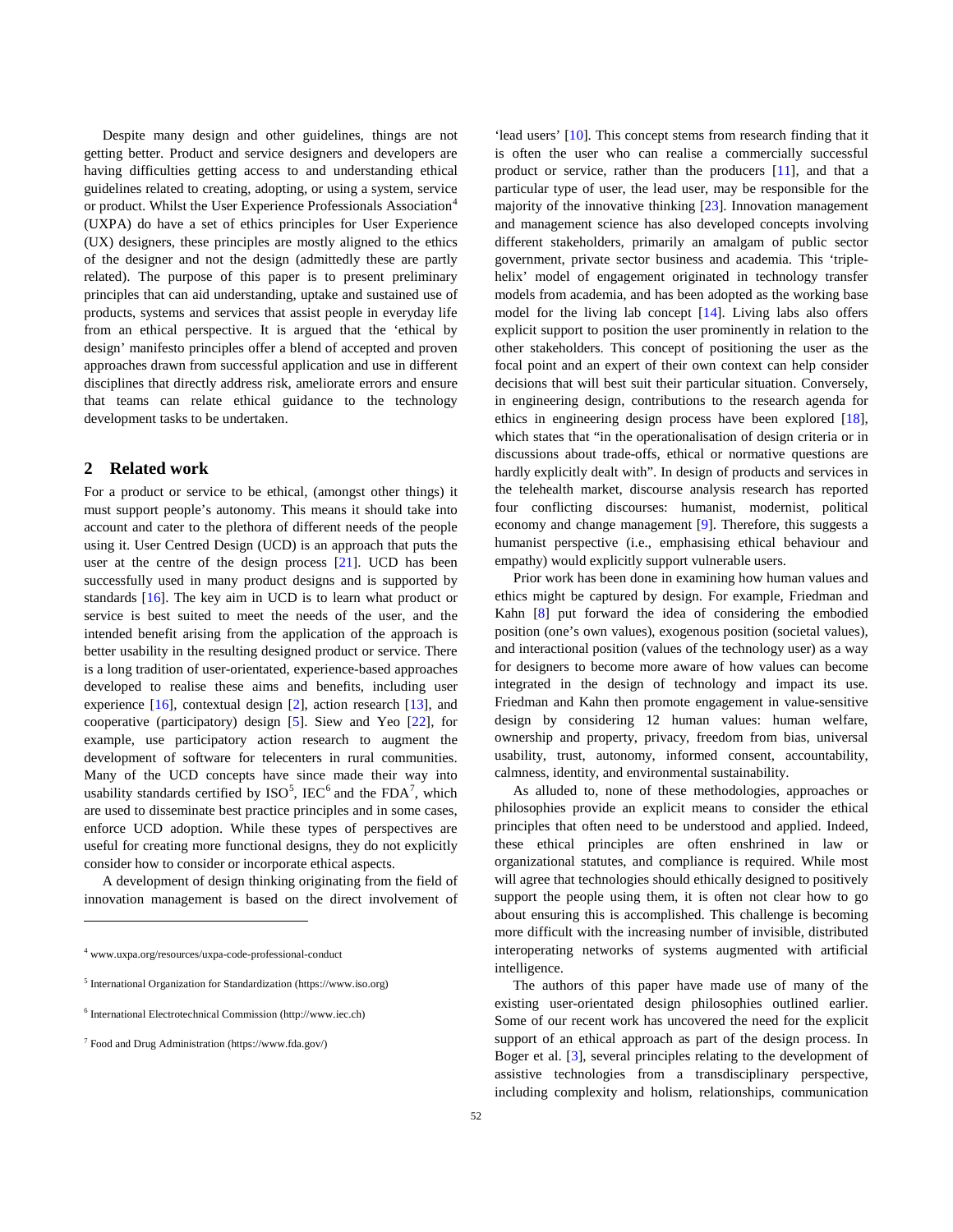and transformation were explored but an ethical perspective was not within scope of that work. In Mulvenna et al. [\[15\]](#page-3-0), an ethical by design philosophy was discussed as an advance on the 'privacy by design' [\[19\]](#page-3-0) approach in the specific area of video surveillance to seek to understand the views and attitudes of the people living with dementia and their caregivers in the design and configuration of video surveillance services in their homes, within a clearly defined ethical framework. This is a particularly useful case study where there is a clear trade-off between the significant utility of video cameras in the home of people living with dementia and the resultant impact on their privacy. A utilitarian might conclude that saving a life using video surveillance is a greater good in comparison to the good of preserving privacy in an everyday living area such as a hallway or lounge. Nonetheless, arguably, it should be the user who decides.

As technologies become increasingly complex, pervasive, and interconnected, across different disciplines others are calling for more ethically sound underpinnings for product and service technology development. For example, we can see that those in the machine learning community recognise that the context and positioning of next-generation intelligent systems that will likely monitor people or impact in their lives in unknown ways need to be explored and researched by calling for "Fairness, Accountability, and Transparency" [\[6\]](#page-3-0). It is interesting to note that other data scientists have picked up on the potential unfairness of the application of big data in the next generation of data-based products and services [\[17\]](#page-3-0). For example, it is important to consider the 'data provenance' of a dataset that is used in machine learning. Data provenance comprises of the history of the dataset, where and how it was collected along with all its potential biases and nuances. Using a machine learning model in the real world to make decisions could be considered unethical if the data scientist did not consider overfitting to noise in the dataset or if some features in the model could be considered as 'data leakage' or indeed the notion that a machine learning model has a shelf-life due to 'concept drift'. Ignorance of such phenomena is unethical and would result in misrepresented and unrealistic promises of a model.

While it is clear that open conversations between stakeholders (including users themselves) is key to creating, evaluating, deploying, and adopting technologies, there is no general guidance as to how to make this happen. Our position, then, is that design based thinking needs to incorporate ethical principles if the outputs are fairly going to serve the needs of the users. If ethical principles are not integrated into the process then the approach cannot be viewed as ethically sound.

### **3 The 'Ethical by Design' Manifesto**

The manifesto principles are intended for everyone. The manifesto is designed to give people across disciplines, sectors and levels of engagement a way to take part in the conversation and to make informed choices, regardless of their familiarity with ethical guidelines or the area of application. The manifesto seeks to go beyond satisfying existing accepted ethical principles of

"autonomy, beneficence, non-maleficence and justice" [\[7\]](#page-3-0) in order to maximise ethical technology design and application. The principles are intentionally broad so as to enable the people using them leeway to explore what is relevant to the particular context; they are not guidelines, but rather signposts to draw attention to aspects that should be considered, discussed, and supported.

We propose the following principles as the starting point for establishing an ethical by design manifesto:

- Design to support the people who will be using the product or service by engendering empathy for users.
- Provide enough information for people to make informed decisions at every stage about whether, when, and how to use the product or service.
- Respect people's right to choose how they engage with the product or service; offer alternatives or customisation.
- Balance appropriate privacy and security with equitable access by as many systems and people as possible, globally.
- Seek to integrate with and support the progression of policy.
- Actively look for and challenge biases and values that may be reflected in a product or service design.
- Complement differing needs, abilities, viewpoints and morals.
- Support shared decision making and feedback.
- Aim for economically, environmentally, and socially sustainable designs.
- Integrate planning for how to handle failure, including transparency and reporting.
- Be realistic about what is possible and needed.
- Support the product or service throughout its lifespan.

### **4 Discussion and Conclusions**

"When discussing ethics, it thus seems advisable to disentangle the concept to discuss the underlying concepts of privacy, autonomy, stigmatisation, human contact, individual approach and affordability." [\[24\]](#page-3-0).

Every person has a right to understand the product or service and underlying technology with which he or she engages. There is a need for product and service designers, developers, providers, and adopters to identify, discuss, and understand ethical considerations related to design. The principles put forward above are an initial attempt to create a comprehensive ethical by design manifesto that supports understanding how ethical concerns can inherently be addressed by appropriate designs. Their derivation has resulted from an analysis of how ethical principles are incorporated into design decision making in several different areas, including, for example, innovation management, industrial product design, and software engineering. The manner in which the Agile Manifesto (for developing software) communicates simple, clear principles was used as inspiration to formulate actionable 'ethical by design' principles [\[1\]](#page-3-0). Another concept